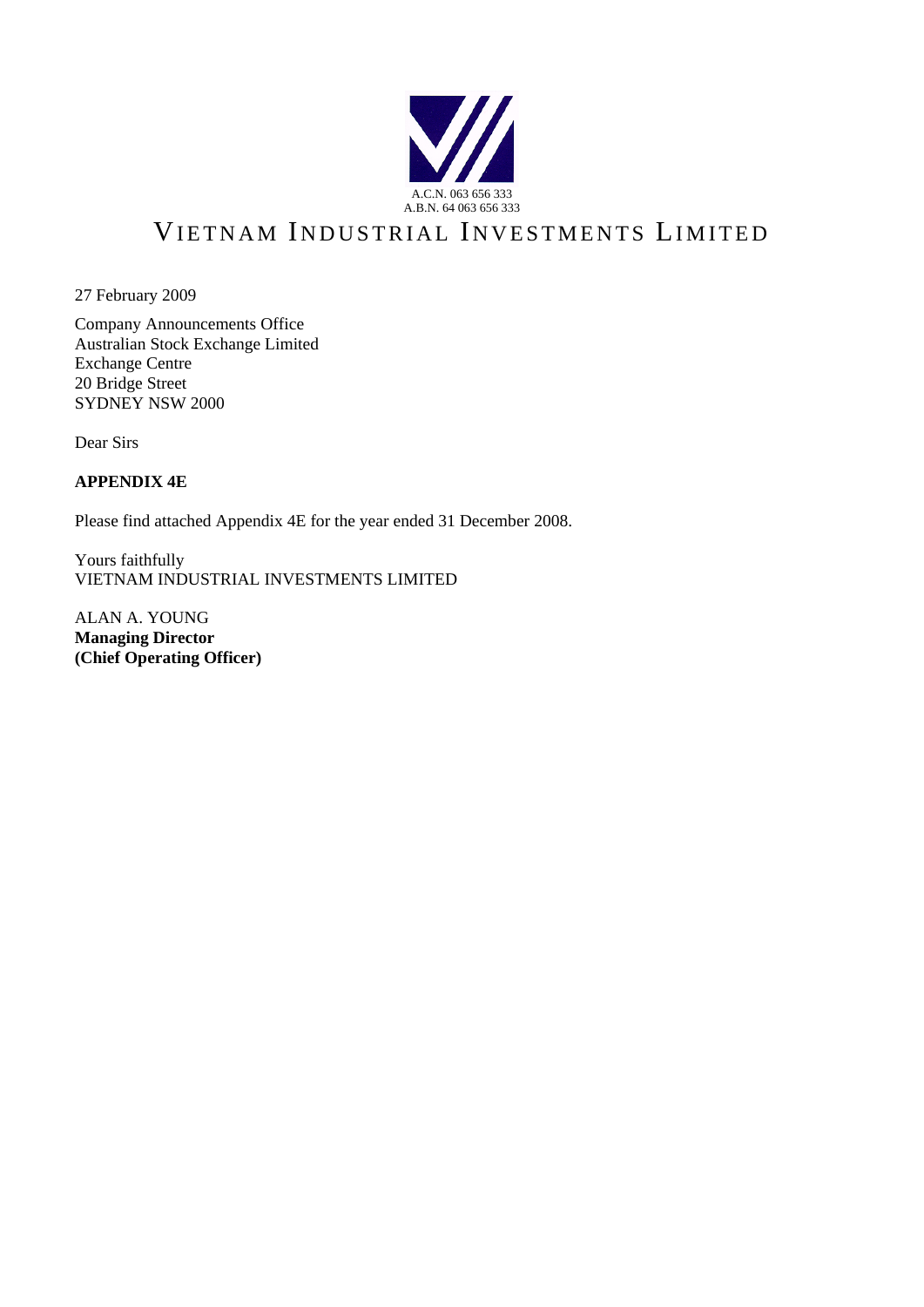## **(Corresponding year: 31 December 2007)**

## **Results for announcement to the market**

|                                                                      |                     |     |      |    | \$'000                         |
|----------------------------------------------------------------------|---------------------|-----|------|----|--------------------------------|
| Revenues from ordinary activities                                    | Up                  |     | 56%  | to | 391,894                        |
| Profit from ordinary activities after tax attributable to<br>members | Up                  |     | 698% | to | 11,190                         |
| Net Profit for the period attributable to members                    | Up                  |     | 698% | to | 11,190                         |
| Dividends (distributions)                                            | Amount per security |     |      |    | Franked amount per<br>security |
| Interim dividend                                                     |                     | Nil |      |    | <b>Nil</b>                     |
| Previous corresponding period                                        |                     | Nil |      |    | Nil                            |

Attached are the following:

- Commentaries for the net results for the year attributable to members
- Balance Sheet
- Income Statement
- Statement of Changes in Equity
- Cash Flow Statement
- Earnings Per Share calculation

| <b>NTA Backing</b>                       | <b>Current Period</b> | <b>Previous Corresponding</b><br>Period |
|------------------------------------------|-----------------------|-----------------------------------------|
| Net tangible asset per ordinary security | 19.47 cents per share | 6.68 cents per share                    |

## **COMPLIANCE STATEMENT**

There had been no entities gained or lost control during the year.

The consolidated entity did not have any associates or joint venture entities during the year.

The applicable accounting standards used by the consolidated entity have been prepared in accordance with the Australian equivalents to International Financial Reporting Standards.

The Financial Report for the year ended 31 December 2008 is in the process of being audited.

ALAN A. YOUNG **Managing Director (Chief Operating Officer)**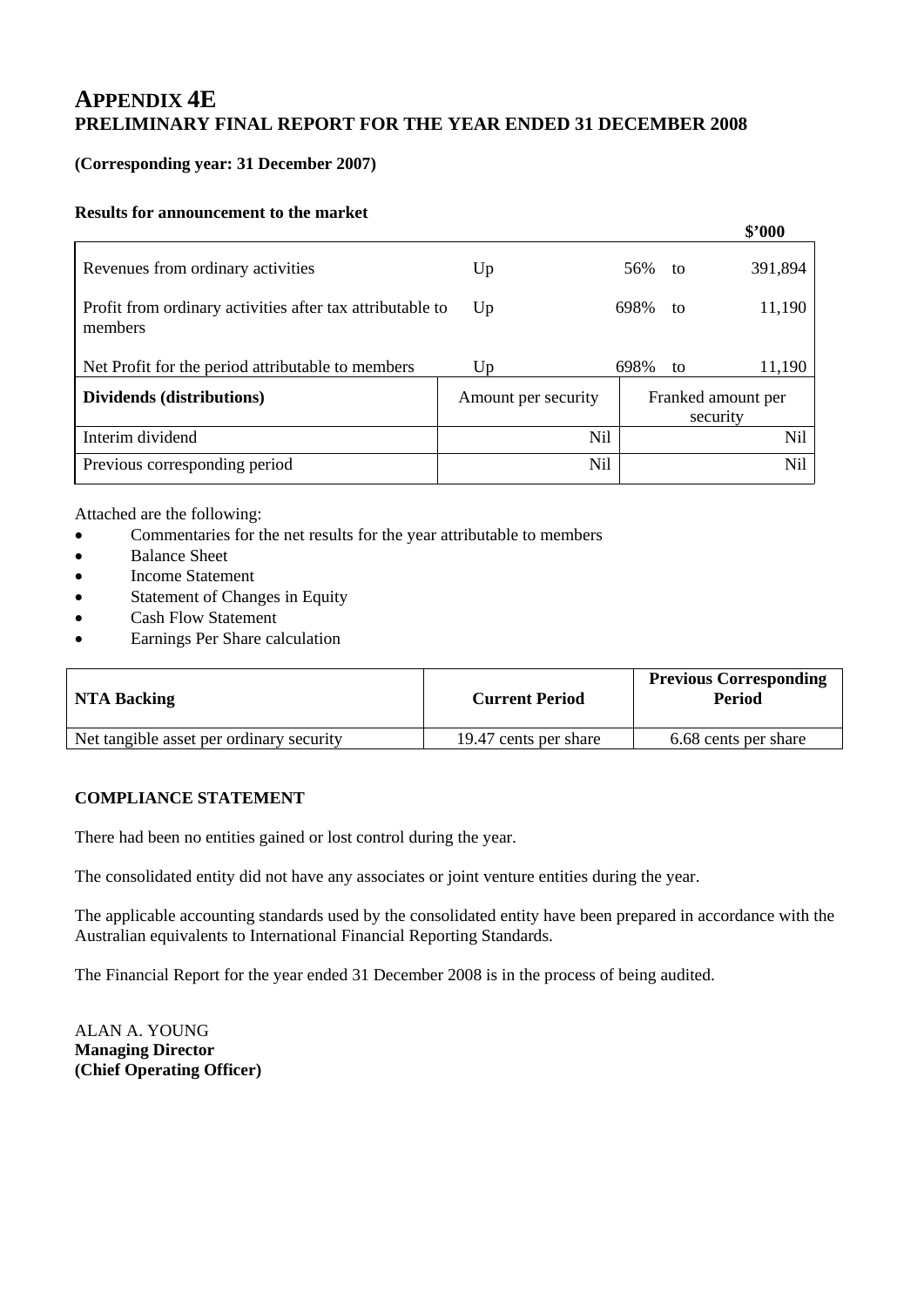### **REVIEW OF OPERATIONS**

This operational and financial review reports on the period under review for the Company and its businesses in Vietnam, Austnam Joint Stock Corporation ("Austnam"), SSESTEEL Ltd ("SSESTEEL"), Total Building Systems Limited ("TBS"), Vinausteel Limited ("Vinausteel") and VRC Weldmesh (Vietnam) Ltd ("VRC"). Foreign exchange rates at 31 December 2008 were US\$0.6928/A\$ and VND17,486/US\$ (2007: US\$0.8816/A\$ and VND16,114/US\$). Weighted average exchange rates for the year ended 31 December 2008 were US\$0.8525/A\$ and VND16,388/US\$ (2007: US\$0.8432/A\$ and VND16,127/US\$).

The consolidated profit after tax and minority interests for the year ended 31 December 2008 was \$11.19 million (2007: \$1.40 million). The improved results are due to the performance of the Vinausteel and SSESTEEL rolling mill operations in Hai Phong which have traded profitably as a result of rising steel prices during a period of high demand and an effective billet procurement strategy. This demand softened considerably and sales dropped significantly for the second half of 2008. These operations contributed an operating profit of A\$11.77 million on combined revenues of A\$367 million which are higher than the results for the prior period (2007: Operating profit A\$3.38 million; Revenues A\$230 million).

For the remaining operations, VRC and Austnam reported a small loss for the year. The TBS operation has reported a net loss for the year ended 31 December 2008 of VND18.9 billion (A\$1.36 million) (2007: loss VND10.9 billion (A\$0.80 million)). TBS' result was adversely affected by non-performance of consulting contracts amounting to VND 8.3 billion (A\$0.60 million). VII has provided additional working capital funding of A\$0.73 million and advances to TBS of A\$0.59 million during the year. VII management continues to review TBS' operation by assessing its core capabilities and business opportunities, and realigning its financial, operational and management capabilities, and securing bank facilities.

### *Corporate*

On 29 January 2008, the Company announced a renounceable rights issue to existing shareholders on the basis of one (1) new share for every two (2) shares held on 6 February 2008, at a price of A\$0.15 per new share to raise a maximum of approximately A\$7.75 million (before costs). The offer closed on 26 February 2008 and raised A\$5.84 million (before costs).

On 5 March 2008, the Company issued 38,957,421 fully paid ordinary shares to those shareholders who accepted their entitlements. The number of shares issued at this date is 142,277,423.

The Company has provided security to various banks for banking facilities provided to Vietnam subsidiaries in the form of letters of guarantee totalling US\$22.23 million (A\$32.09 million) (2007: US\$17.8 million or A\$20.2 million) and security to the supplier of machinery and equipment to SSESTEEL in the form of a letter of guarantee totalling Euro 0.43 million (A\$0.85 million) (2007: Euro 2.5 million or A\$4.1 million). At 31 December 2008 the total interest bearing liabilities drawndown to which these corporate guarantees relate to were US\$12.42 million (A\$17.93 million) (2007: US\$8.07 million or A\$9.15 million).

### *Principal Activities*

The principal activities of the Company during the year were the investments in Vietnam through its operating subsidiaries, Austnam Joint Stock Corporation, SSESTEEL Ltd, Total Building Systems Ltd, Vinausteel Ltd, and VRC Weldmesh (Vietnam) Ltd.

### **RESULTS OF VIETNAM OPERATIONS**

The results of the Vietnam operations are as follows:

### *Austnam Joint Stock Corporation (VII 67%)*

Austnam produces metal roofing and cladding from its factory in Hanoi which it distributes in that city and surrounding provinces. Austnam is one of a limited number of foreign invested enterprises which has been converted into a joint stock corporation.

Sales for 2008 were  $544,772m^2$  which was 9% lower than the previous year (595,903m<sup>2</sup>). This represented sales revenue of VND73.4 billion (A\$5.25 million), an increase of 7% on 2007 (VND68.6 billion or A\$5.04 million). The increase in sales revenue was due to the raw material costs which were passed on in higher sales price. Austnam reported a net loss after tax of VND0.5 billion (A\$0.04 million), a decrease from the 2007 loss of VND2.8 billion (A\$0.20 million). Austnam's operating result continues to be adversely affected by the increasing competitiveness of the Vietnam metal roofing market.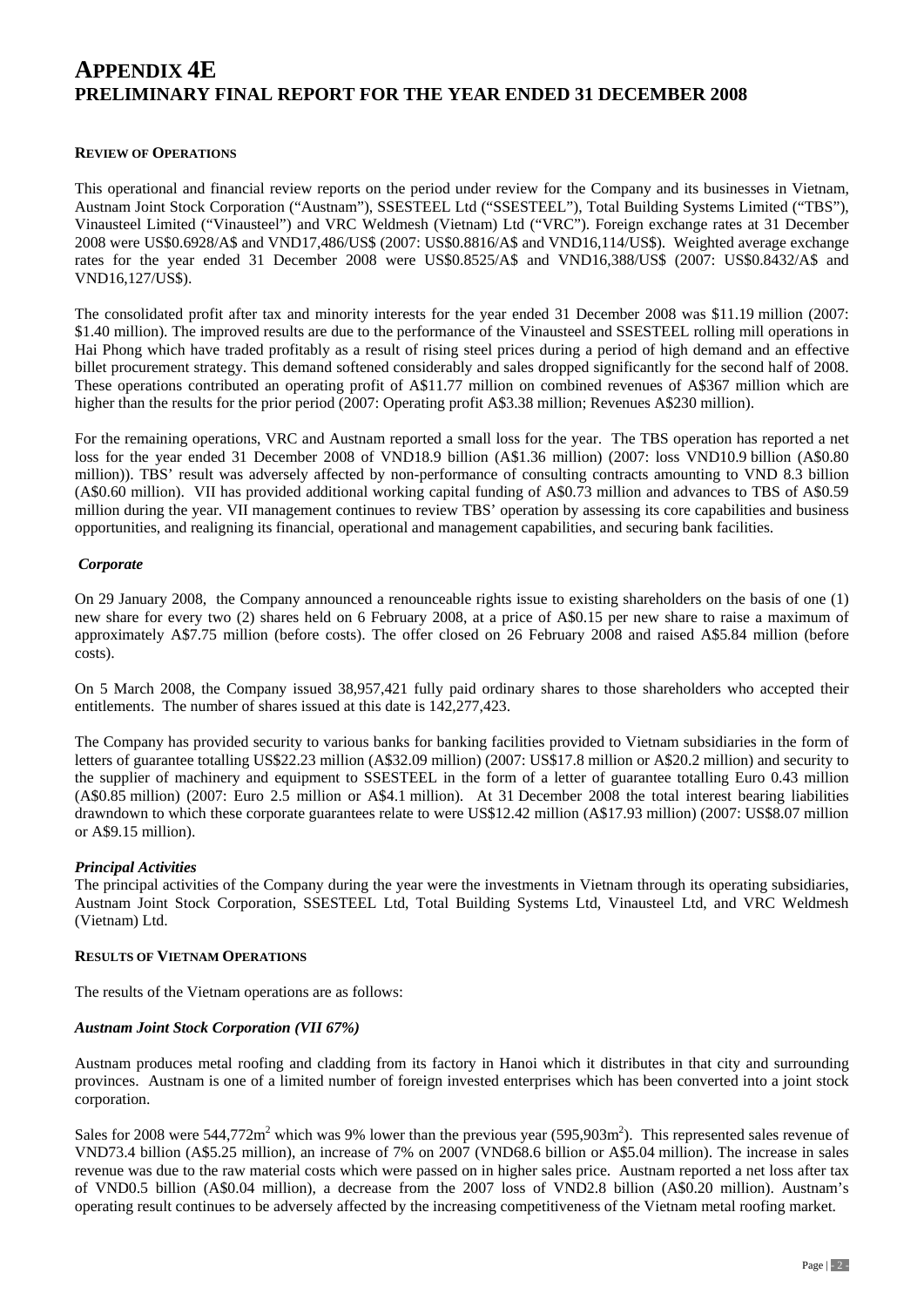### *SSESTEEL Ltd (VII 100%)*

SSESTEEL owns and operates a fully automated rolling mill based in Haiphong, the first company in Vietnam to introduce this advanced technology. It produces high tensile rebar and wire rod for the construction industry.

SSESTEEL achieved 118,694 tonnes of rebar sales (2007: 106,334 tonnes) and wire rod sales of 55,315 tonnes (2007: 46,568 tonnes). Sales revenue was VND2.7 trillion (A\$196.46 million), up 71% on 2007 (VND1.60 trillion or A\$117.86 million). The SSESTEEL operation reported a net profit after tax of VND 152 billion (A\$10.90 million), however at Group level, a net profit after tax of VND162 billion (A\$11.58 million) (2007: profit VND18.7 billion or A\$1.38 million) is recorded after add back of depreciation of impaired fixed assets of VND9.5 billion (A\$0.68 million) (2007: VND9.5 billion or A\$ 0.70 million). The SSESTEEL operation improved its operating performance during the year as a result of increased construction activity and rising finished steel prices, particularly in the first seven (7) months of 2008.

During the year, VII provided a capital contribution to SSESTEEL of A\$1.60 million to assist with SSESTEEL's working capital requirements.

Also during the year, SSESTEEL secured an area of land for its billet plant project. As at 31 December 2008, it recognised construction in progress of A\$0.95 million. (2007: Nil). SSESTEEL is assessing various equipment suppliers and financing options.

SSESTEEL has a net current asset deficiency at 31 December 2008 of A\$2.64 million (2007: A\$14.48 million) which is due to the majority of its borrowings from financiers being due for renewal within 12 months of balance date. Its net asset position improved to A\$6.62 million (2007: net asset deficiency of A\$7.43 million).

VII has provided security to various banks for banking facilities provided to SSESTEEL in the form of letters of guarantee totalling US\$8.43 million (A\$12.17 million) (2007: US\$6.43 million or A\$7.29 million) and security to the supplier of machinery and equipment to SSESTEEL in the form of a letter of guarantee totalling Euro 0.43 million (A\$0.85 million) (2007: Euro 2.5 million or A\$4.1 million). At 31 December 2008, the total interest bearing liabilities drawndown to which these corporate guarantees relate to were US\$7.04 million (A\$10.17 million) (2007: US\$4.84 million or A\$5.49 million).

The Board will continue to closely monitor the net current asset deficiency in the SSESTEEL operation.

### *Total Building Systems Limited (VII 99%)*

Total Building Systems Limited ("TBS") is a full service building systems provider supplying engineering services, building systems and construction services to industrial and residential consumers in Vietnam. That is, a steel building maker that offers full service from engineering through to construction, including a wide range of products from building accessories to complete building systems.

Total revenues for the year were VND93.2 billion or A\$6.67 million (2007: VND92.7 billion or A\$6.82 million) as a result of completing several construction projects in Vietnam. However, TBS reported a net loss after tax for the year of VND18.9 billion (A\$1.36 million) (2007: loss of VND10.9 billion or A\$0.80 million). TBS' result was adversely affected by non-performance of consulting contracts amounting to VND 8.3 billion (A\$0.60 million).

During the year, TBS converted its VII debt to equity of A\$1.56 million. VII provided a capital contribution to TBS of A\$0.73 million to assist its working capital requirements. The Company's equity interest in TBS increased from 98% to 99%.

During the year, TBS acquired an area of land for building a new factory to increase its production. Due to the current economic climate, TBS has put the factory construction on hold. As at 31 December 2008, it recognised construction in progress of A\$0.82 million. (2007: Nil).

### *Vinausteel Limited (VII 70%)*

Vinausteel owns and operates a steel rolling mill in Haiphong which produces round and deformed reinforcing steel bar for the construction industry. Vinausteel reported a net profit after tax of VND28.9 billion (A\$2.08 million) (2007 profit: VND38.9 billion or A\$2.86 million).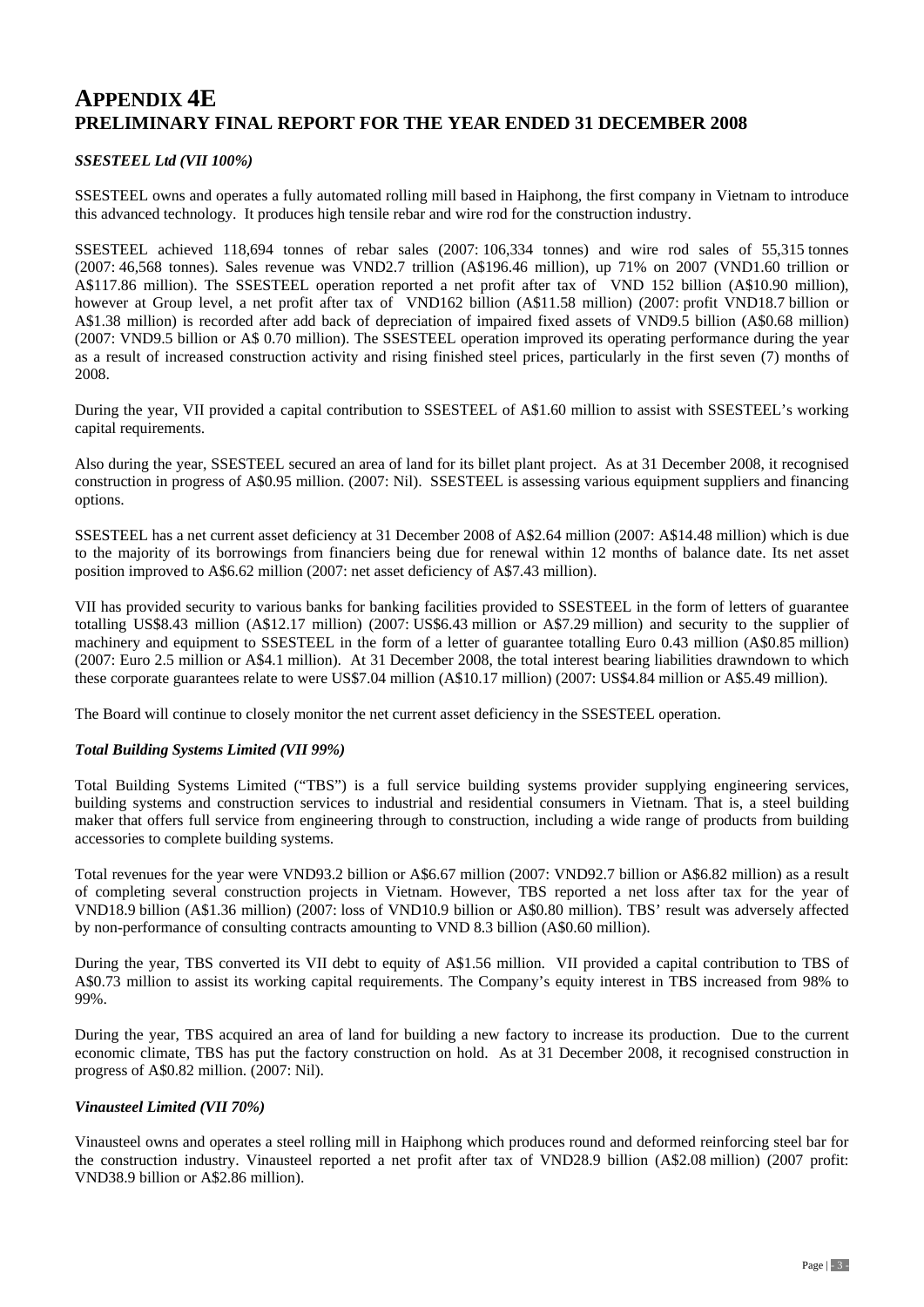### *Vinausteel Limited (VII 70%) (continued)*

Sales for 2008 were 155,755 tonnes, an increase of 4% on the previous year (149,585 tonnes).This represented sales revenue of VND2.4 trillion (A\$170.99 million) up 56% on 2007 (VND1.5 trillion or A\$112.62 million).

As a result of worsening economic conditions, Vinausteel revised a dividend declared but not paid from VND100 billion (A\$4.43 million) reported previously to VND30 billion (A\$2.60 million) of which the share attributable to the Company is VND21 billion (A\$1.82 million).

During the year, Vinausteel commenced an upgrade of its new furnance to improve operating efficiency. As at 31 December 2008, it recognised construction in progress of A\$1.31 million (2007: Nil).

### *VRC Weldmesh (Vietnam) Ltd (VII 100%)*

VRC produces welded steel mesh concrete reinforcing and steel fencing which are supplied throughout Vietnam. The operation has a purpose built factory in Ho Chi Minh City and operates factory premises in Hanoi.

Sales for the year were 8,701 tonnes which was 6% lower than the previous year (9,226 tonnes). This represented sales revenue of VND141 billion (A\$10.10 million) up 41% on 2007 (VND100 billion or A\$7.35 million). Sales were higher as a result of increased construction activity. VRC introduced a new product "cut and bend" to the market. In 2008, the operation in Vietnam reported a profit of VND282 million (A\$0.02 million), however, at Group level, a net loss after tax of VND1.5 billion (A\$0.11 million) (2007 loss: VND3.3 billion or A\$0.24 million) is recorded after adjustment for unrealised foreign exchange loss on loans of VND1.6 billion (A\$0.11 million) with VII.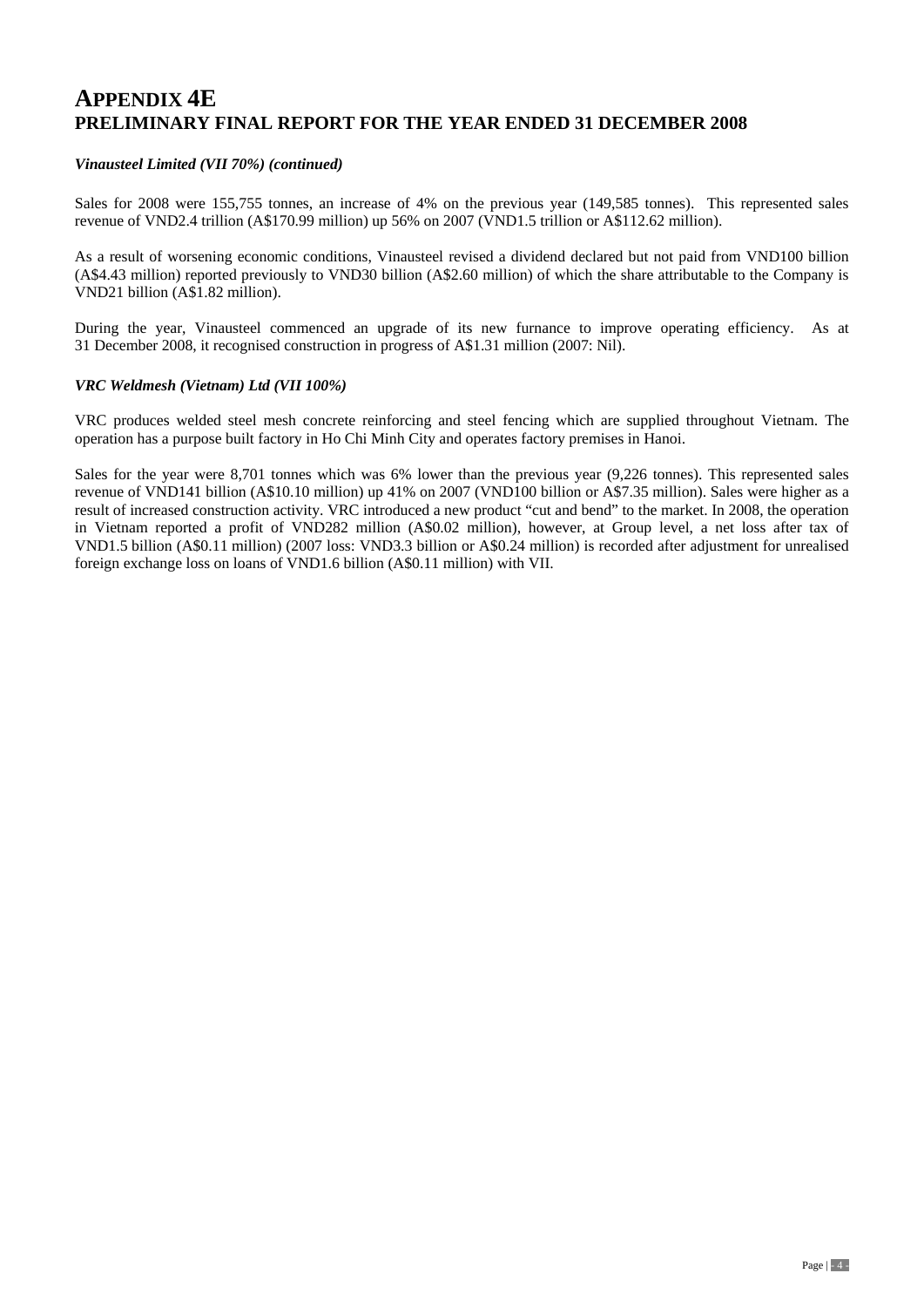## **BALANCE SHEET**

**AS AT 31 DECEMBER 2008** 

|                                              | <b>CONSOLIDATED</b> |           |
|----------------------------------------------|---------------------|-----------|
|                                              | 2008                | 2007      |
|                                              | \$2000              | \$'000    |
| <b>ASSETS</b>                                |                     |           |
| <b>Current Assets</b>                        |                     |           |
| Cash and cash equivalents                    | 28,529              | 12,349    |
| Trade and other receivables                  | 23,461              | 19,835    |
| Inventories                                  | 40,077              | 22,395    |
| Financial assets – at fair value             |                     |           |
| through profit or loss                       | 37                  | 210       |
| Other current assets                         | 418                 | 406       |
| <b>Total Current Assets</b>                  | 92,522              | 55,195    |
|                                              |                     |           |
| <b>Non-current Assets</b>                    |                     |           |
| Receivables                                  | 184                 | 155       |
| Property, plant and equipment                | 16,823              | 13,138    |
| Intangible assets and goodwill               | 659                 | 595       |
| <b>Total Non-current Assets</b>              | 17,666              | 13,888    |
|                                              |                     |           |
| <b>TOTAL ASSETS</b>                          | 110,188             | 69,083    |
| <b>LIABILITIES</b>                           |                     |           |
| <b>Current Liabilities</b>                   |                     |           |
| Trade and other payables                     | 13,888              | 25,223    |
| Advances from customers                      | 19,363              | 5,772     |
| Income tax payable                           |                     | 1,110     |
| Interest-bearing loans and borrowings        | 40,691              | 20,872    |
| Provisions                                   | 881                 | 1,035     |
| <b>Total Current Liabilities</b>             | 74,823              | 54,012    |
|                                              |                     |           |
| <b>Non-current Liabilities</b>               |                     |           |
| Interest-bearing loans and borrowings        | 822                 | 2,254     |
| Deferred tax liabilities                     | 11                  | 20        |
| <b>Total Non-current Liabilities</b>         | 833                 | 2,274     |
| <b>TOTAL LIABILITIES</b>                     | 75,656              | 56,286    |
|                                              |                     |           |
| <b>NET ASSETS</b>                            | 34,532              | 12,797    |
| <b>EQUITY</b>                                |                     |           |
| <b>Equity attributable to equity holders</b> |                     |           |
| of parent                                    |                     |           |
| Contributed equity                           | 27,819              | 22,057    |
| Reserves                                     | 3,989               | 73        |
| <b>Accumulated losses</b>                    | (3,461)             | (14, 651) |
| <b>Parent interests</b>                      | 28,347              | 7,479     |
| <b>Minority interests</b>                    | 6,185               | 5,318     |
|                                              |                     |           |
| <b>TOTAL EQUITY</b>                          | 34,532              | 12,797    |
|                                              |                     |           |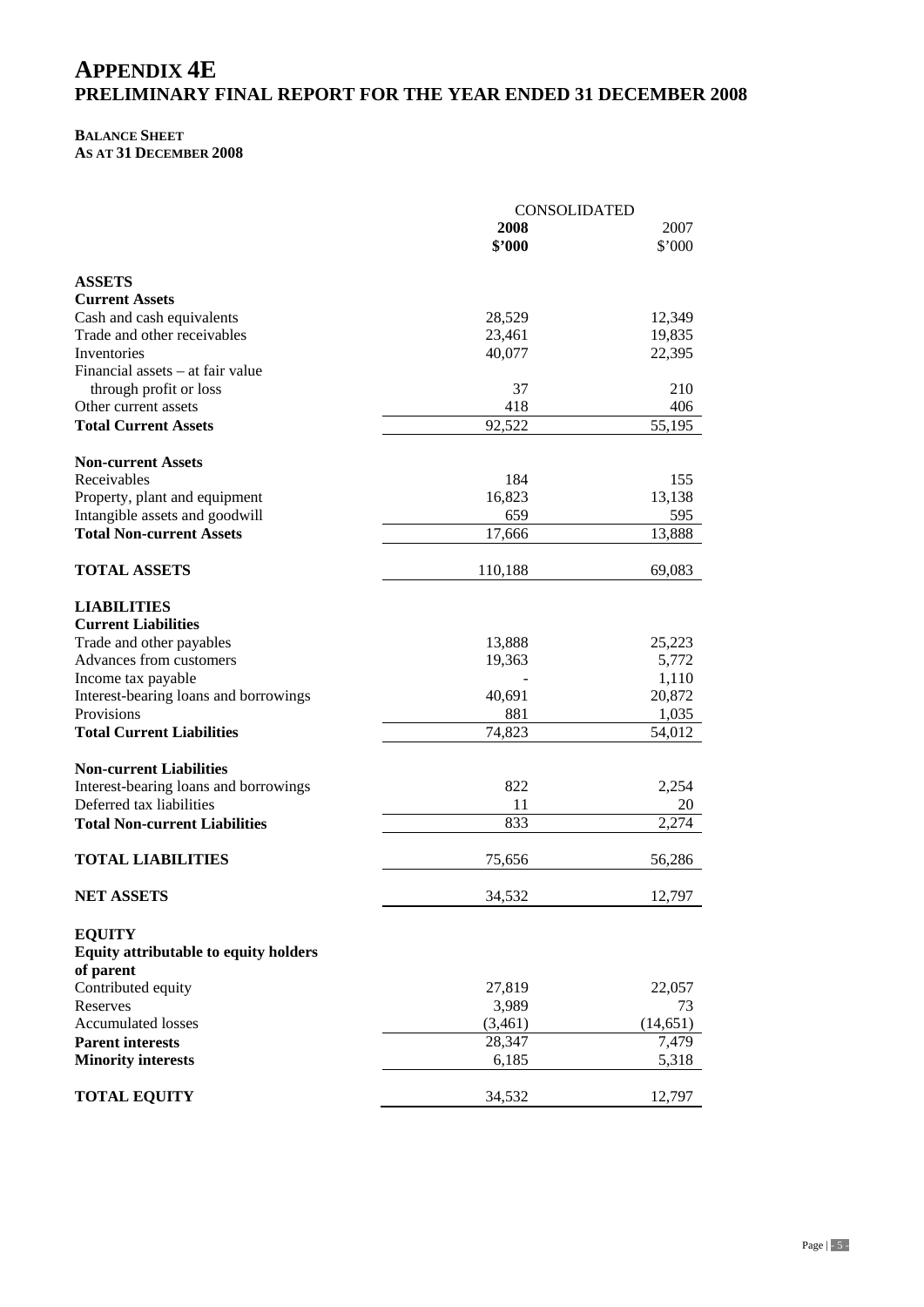### **INCOME STATEMENT**

|                                                                                        | CONSOLIDATED |            |  |  |
|----------------------------------------------------------------------------------------|--------------|------------|--|--|
|                                                                                        | 2008         | 2007       |  |  |
|                                                                                        | \$2000       | \$'000     |  |  |
| Sale of goods                                                                          | 382,818      | 242,475    |  |  |
| Contract revenue                                                                       | 6,670        | 7,219      |  |  |
| Other revenue                                                                          | 987          | 227        |  |  |
| <b>Revenue</b>                                                                         | 390,475      | 249,921    |  |  |
| Cost of sales                                                                          | (360, 446)   | (233, 840) |  |  |
| <b>Gross profit</b>                                                                    | 30,029       | 16,081     |  |  |
| Other income                                                                           | 1,419        | 922        |  |  |
| Marketing expenses                                                                     | (5,169)      | (3,290)    |  |  |
| Administrative expenses                                                                | (9, 439)     | (6,211)    |  |  |
| Finance costs                                                                          | (4,169)      | (2,537)    |  |  |
| Loss on the re-measurement of disposal group<br>previously classified as held for sale |              | (1, 388)   |  |  |
| Profit before income tax                                                               | 12,671       | 3,577      |  |  |
| Income tax expense                                                                     | (884)        | (1,403)    |  |  |
| Net profit for the year                                                                | 11,787       | 2,174      |  |  |
| Attributable to:                                                                       |              |            |  |  |
| Minority interests                                                                     | 597          | 773        |  |  |
|                                                                                        | 11,190       | 1,401      |  |  |

| the ordinary equity holders of the Company: | Cents | Cents |
|---------------------------------------------|-------|-------|
| - Basic and diluted earnings per share      | 8.26  | 1.36  |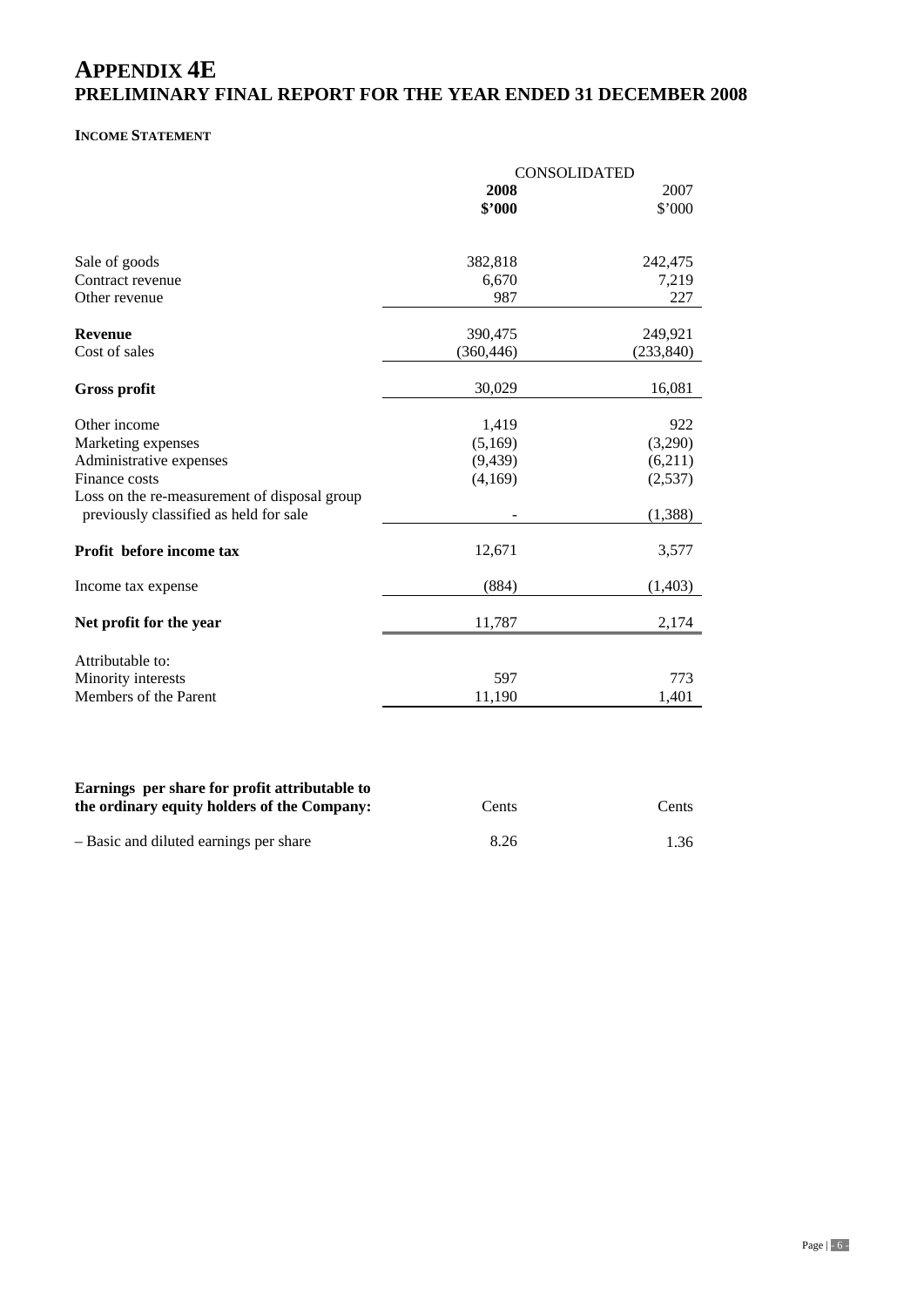## **STATEMENT OF CHANGES IN EQUITY FOR THE YEAR ENDED 31 DECEMBER 2008**

|                                       |                | Minority<br>interest    | Total equity   |                |          |        |                  |
|---------------------------------------|----------------|-------------------------|----------------|----------------|----------|--------|------------------|
|                                       |                |                         |                |                |          |        |                  |
|                                       | Contributed    | Foreign                 | Accumulated    | Other          |          |        |                  |
| <b>CONSOLIDATED</b>                   | equity         | currency<br>translation | losses         | reserves       | Total    |        |                  |
|                                       |                | reserves                |                |                |          |        |                  |
|                                       | \$'000         | \$'000                  | \$'000         | \$'000         | \$'000   | \$'000 | \$'000           |
| At 1 January 2007                     | 22,057         | (403)                   | (16,052)       | 1,124          | 6,726    | 5,345  | 12,071           |
| Currency translation differences      |                | (648)                   |                |                | (648)    | (570)  | (1,218)          |
| Total income and expense recognised   |                |                         |                |                |          |        |                  |
| directly in equity                    |                | (648)                   |                |                | (648)    | (570)  | (1,218)          |
| Net profit for the year               | $\blacksquare$ | $\blacksquare$          | 1,401          | $\blacksquare$ | 1,401    | 773    | 2,174            |
| Total income and expense for the year | $\omega$       | (648)                   | 1,401          | $\omega$       | 753      | 203    | $\overline{956}$ |
| Dividends                             | $\sim$         | $\overline{a}$          | $\sim$         |                | $\omega$ | (230)  | (230)            |
| At 31 December 2007                   | 22,057         | (1,051)                 | (14, 651)      | 1,124          | 7,479    | 5,318  | 12,797           |
|                                       |                |                         |                |                |          |        |                  |
| At 1 January 2008                     | 22,057         | (1,051)                 | (14, 651)      | 1,124          | 7,479    | 5,318  | 12,797           |
| <b>Issuance of Ordinary Shares</b>    | 5,843          |                         |                |                | 5,843    |        | 5,843            |
| <b>Transaction costs</b>              | (81)           |                         |                |                | (81)     |        | (81)             |
| Currency translation differences      | $\blacksquare$ | 3,916                   | ÷.             | $\sim$         | 3,916    | 1,050  | 4,966            |
| Total income and expense recognised   |                |                         |                |                |          |        |                  |
| directly in equity                    |                | 3,916                   |                |                | 3,916    | 1,050  | 4,966            |
| Net profit for the year               | $\mathcal{L}$  | $\blacksquare$          | 11,190         | $\mathbf{r}$   | 11,190   | 597    | 11,787           |
| Total income and expense for the year |                | $\overline{a}$          | 11,190         | $\omega$       | 11,190   | 597    | 11,787           |
| Dividends                             |                | $\overline{a}$          | $\overline{a}$ |                | $\sim$   | (780)  | (780)            |
| At 31 December 2008                   | 27,819         | 2,865                   | (3,461)        | 1,124          | 28,347   | 6,185  | 34,532           |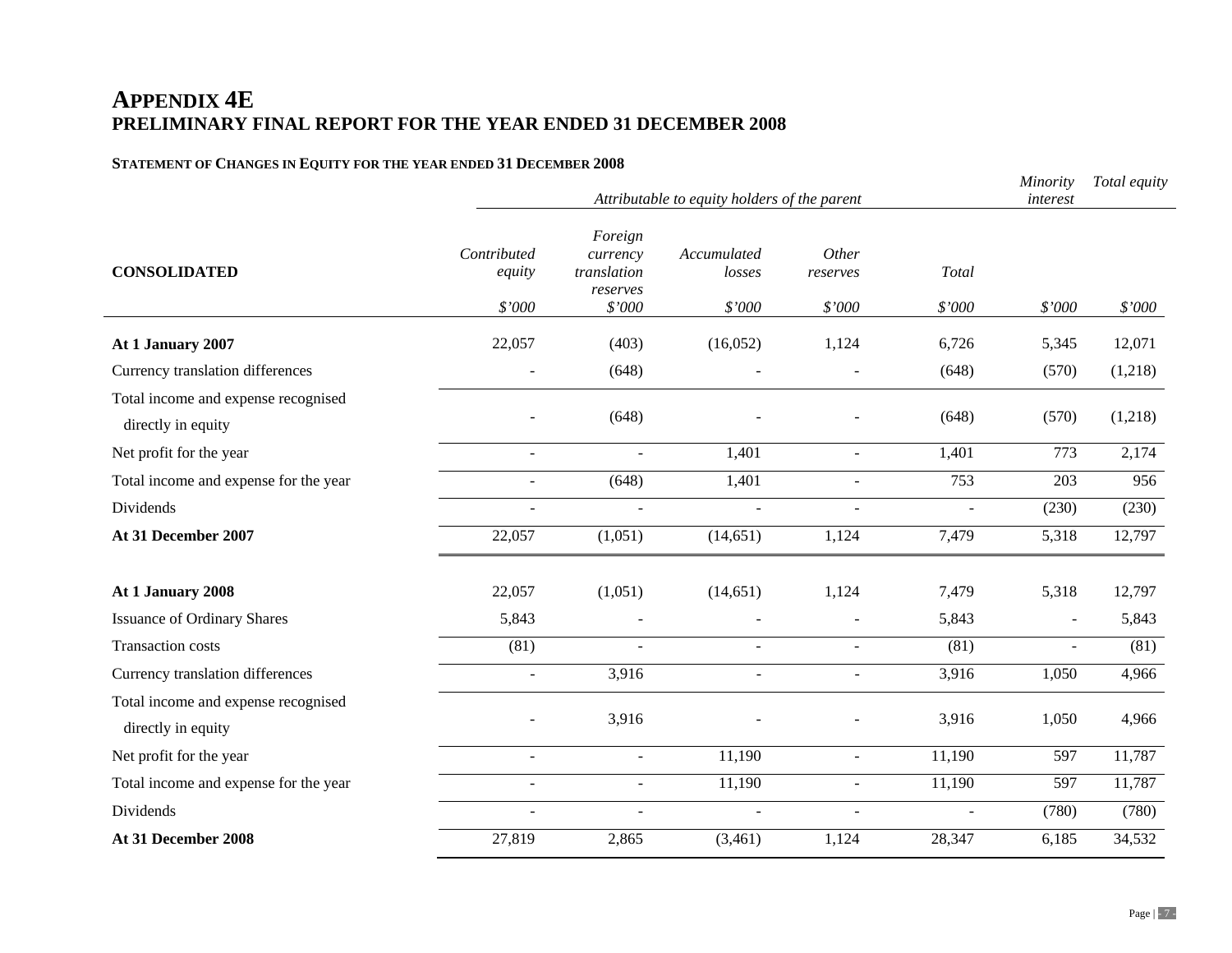### **CASH FLOW STATEMENT**

|                                                                                              | <b>CONSOLIDATED</b> |            |
|----------------------------------------------------------------------------------------------|---------------------|------------|
|                                                                                              | 2008                | 2007       |
|                                                                                              | \$'000              | \$'000     |
| <b>Cash flows from operating activities</b>                                                  |                     |            |
| Receipts from customers (inclusive of GST)<br>Payments to suppliers and employees (inclusive | 390,907             | 253,430    |
| of GST)                                                                                      | (388, 103)          | (238, 820) |
| Interest received                                                                            | 910                 | 111        |
| Interest paid                                                                                | (4,169)             | (2, 468)   |
| Income taxes paid                                                                            | (2,594)             | (572)      |
| Net cash flows (used in)/provided by                                                         |                     |            |
| operating activities                                                                         | (3,049)             | 11,681     |
| <b>Cash flows from investing activities</b>                                                  |                     |            |
| Proceeds from sale of property, plant and                                                    |                     |            |
| equipment                                                                                    | 4                   | 97         |
| Purchase of property, plant and equipment                                                    | (3, 112)            | (169)      |
| Proceeds from sale of financial assets                                                       |                     |            |
| at fair value through profit or loss                                                         |                     | 293        |
| Purchase of financial assets at fair value                                                   |                     |            |
| through profit or loss                                                                       |                     | (10)       |
| Acquisition of intangible assets                                                             | (27)                | (11)       |
| Net cash flows (used in)/provided by                                                         |                     |            |
| investing activities                                                                         | (3, 135)            | 200        |
| <b>Cash flows from financing activities</b>                                                  |                     |            |
| Proceeds from bank borrowings                                                                | 168,460             | 144,488    |
| (Repayment)/proceeds from other borrowings                                                   | (1,500)             | 1,500      |
| Repayment of bank borrowings                                                                 | (154, 452)          | (147, 666) |
| Issuance of ordinary shares                                                                  | 5,843               |            |
| <b>Transaction costs</b>                                                                     | (81)                |            |
| Dividends paid to minority interest                                                          |                     | (230)      |
| Net cash flows provided by/(used in)                                                         |                     |            |
| financing activities                                                                         | 18,270              | (1,908)    |
| Net increase in cash and cash equivalents                                                    | 12,086              | 9,973      |
| Net foreign exchange differences                                                             | 4,094               | (527)      |
| Cash and cash equivalents at beginning of year                                               | 12,349              | 2,903      |
| <b>Cash and cash equivalents</b>                                                             |                     |            |
| at end of year                                                                               | 28,529              | 12,349     |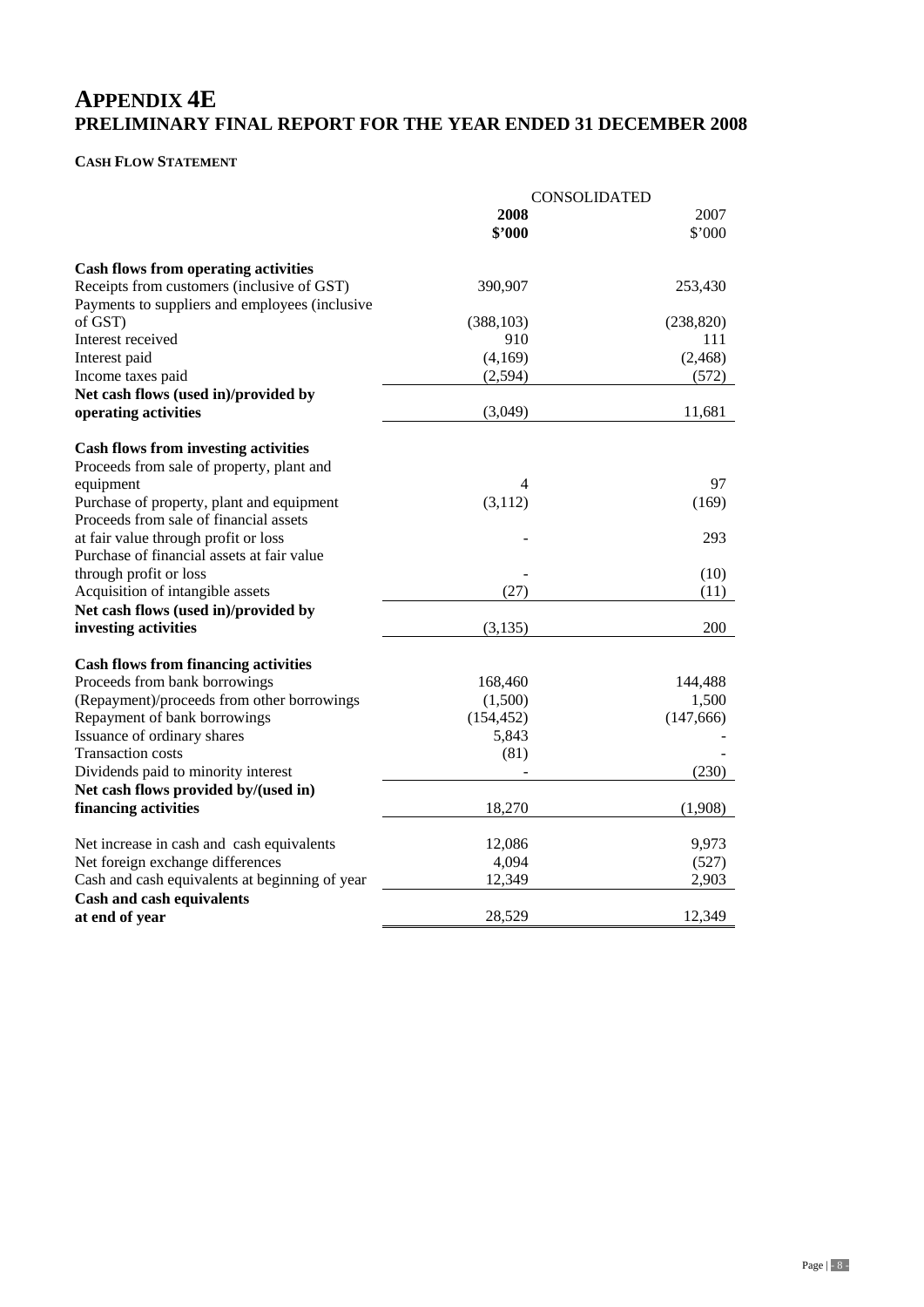### **SEGMENT REPORTING**

### **Geographical segments**

The consolidated entity operates predominantly in two geographical areas – Australia and Vietnam. The Group's geographical segments are determined based on the location of the Group's assets. The home country of the parent company is Australia where the holding investment company is located. The Vietnam manufacturing operations consist of the wire rod and rebar activities of Vinausteel Limited and SSESTEEL Ltd. Austnam Joint Stock Corporation, Total Building Systems Ltd, and VRC Weldmesh (Vietnam) Ltd are primarily engaged in the manufacturing and trading of electrically welded wire products, steel roofing and steel frames whilst providing total building solutions for the Vietnam construction industry.

|                        |                | Operations     |                | Total          |                | Eliminations   |                          | Consolidated   |                |                |
|------------------------|----------------|----------------|----------------|----------------|----------------|----------------|--------------------------|----------------|----------------|----------------|
|                        | Australia      |                | Vietnam        |                |                |                |                          |                |                |                |
|                        | 2008<br>\$.000 | 2007<br>\$.000 | 2008<br>\$.000 | 2007<br>\$.000 | 2008<br>\$.000 | 2007<br>\$.000 | 2008<br>\$.000           | 2007<br>\$.000 | 2008<br>\$.000 | 2007<br>\$.000 |
| <b>Revenue</b>         |                |                |                |                |                |                |                          |                |                |                |
| External sales         |                | $\blacksquare$ | 382,818        | 242,475        | 382,818        | 242,475        |                          |                | 382,818        | 242,475        |
| Intersegment           |                |                |                |                |                |                |                          |                |                |                |
| Sales                  |                | $\blacksquare$ | 17,567         | 16,016         | 17,567         | 16,016         | (17, 567)                | (16,016)       |                |                |
| Contract revenue       |                |                | 6,670          | 7,219          | 6,670          | 7,219          |                          |                | 6,670          | 7,219          |
| Interest revenue       | 121            | 154            | 789            | 99             | 910            | 253            |                          | (142)          | 910            | 111            |
| Dividend revenue       | 1,821          | 538            |                |                | 1,821          | 538            | (1,821)                  | (538)          |                |                |
| Other income           | 509            | 566            | 1,271          | 716            | 1,780          | 1,282          | (284)                    | (244)          | 1,496          | 1,038          |
| Total segment          |                |                |                |                |                |                |                          |                |                |                |
| revenue                | 2,451          | 1,258          | 409,115        | 266,525        | 411,566        | 267,783        | (19,672)                 | (16,940)       | 391,894        | 250,843        |
| <b>Segment results</b> |                |                |                |                |                |                |                          |                |                |                |
| Profit/(loss) before   |                |                |                |                |                |                |                          |                |                |                |
| tax and finance        |                |                |                |                |                |                |                          |                |                |                |
| costs                  | 1,403          | 13             | 17,528         | 7,025          | 18,931         | 7,038          | (2,091)                  | (924)          | 16,840         | 6,114          |
| Finance costs          | (34)           | (114)          | (4,405)        | (2,809)        | (4, 439)       | (2,923)        | 270                      | 386            | (4,169)        | (2,537)        |
| Profit/(loss) before   |                |                |                |                |                |                |                          |                |                |                |
| tax                    | 1,369          | (101)          | 13,123         | 4,216          | 14,492         | 4,115          | (1,821)                  | (538)          | 12,671         | 3,577          |
| Income tax             |                |                |                |                |                |                |                          |                |                |                |
| (expense)/benefit      | 9              | 3              | (893)          | (1,406)        | (884)          | (1,403)        | $\overline{\phantom{a}}$ | $\sim$         | (884)          | (1,403)        |
| Net profit for the     |                |                |                |                |                |                |                          |                |                |                |
| year                   |                |                |                |                |                |                |                          |                | 11,787         | 2,174          |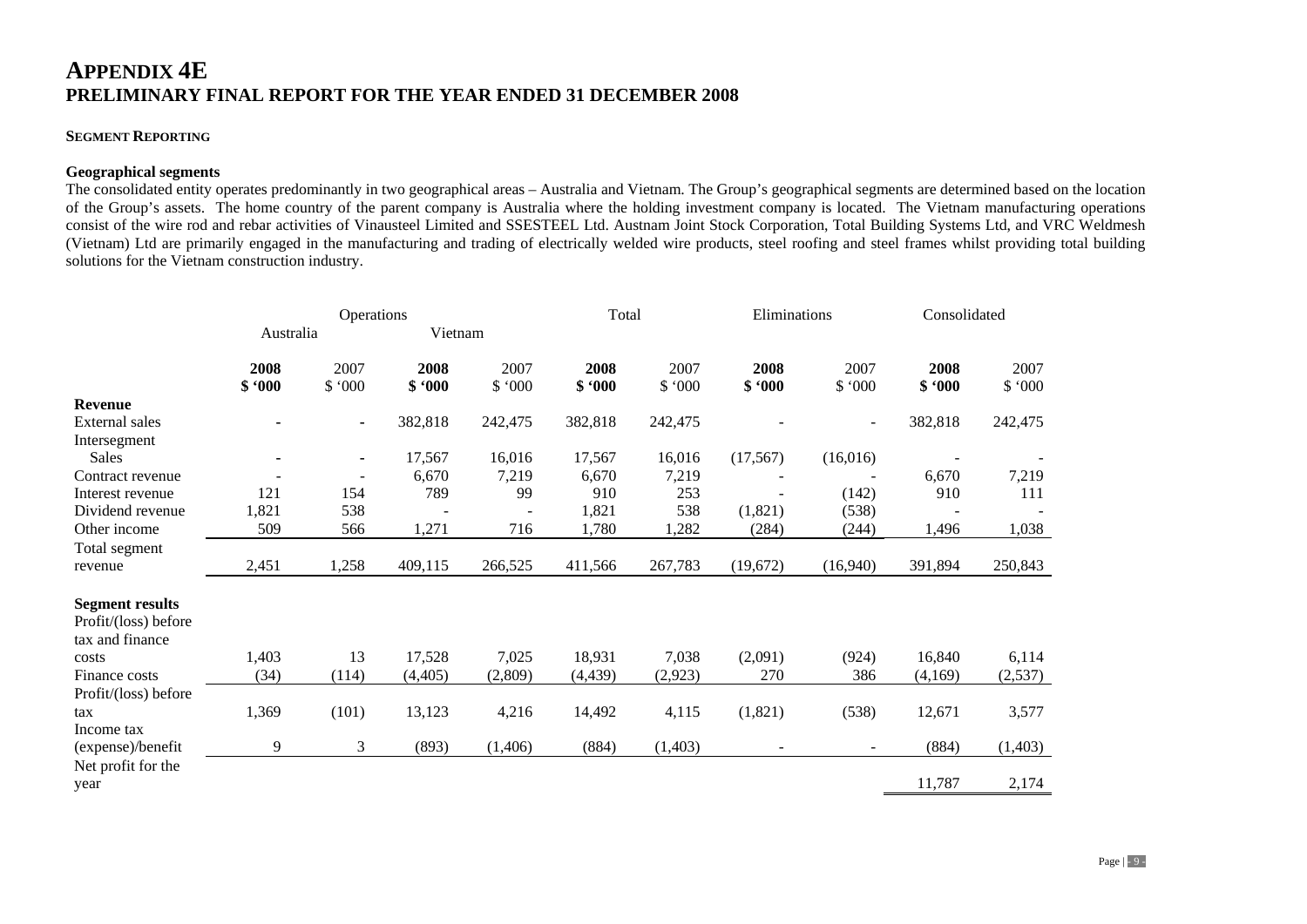## **SEGMENT REPORTING (CONTINUED)**

|                                                                                         | <b>Continuing Operations</b> |                          |                | Total          |                                | Eliminations            |                | Consolidated                 |                                |                |
|-----------------------------------------------------------------------------------------|------------------------------|--------------------------|----------------|----------------|--------------------------------|-------------------------|----------------|------------------------------|--------------------------------|----------------|
|                                                                                         | Australia                    |                          | Vietnam        |                |                                |                         |                |                              |                                |                |
|                                                                                         | 2008<br>\$.000               | 2007<br>\$.000           | 2008<br>\$.000 | 2007<br>\$.000 | 2008<br>\$.000                 | 2007<br>\$.000          | 2008<br>\$.000 | 2007<br>\$.000               | 2008<br>\$.000                 | 2007<br>\$.000 |
| <b>Segment assets</b>                                                                   | 25,601                       | 20,531                   | 126,356        | 78,503         | 151,957                        | 99,034                  | (41,769)       | (29,951)                     | 110,188                        | 69,083         |
| <b>Segment</b><br><b>Liabilities</b>                                                    | 253                          | 2,323                    | 91,374         | 63,160         | 91,627                         | 65,483                  | (15,971)       | (9,197)                      | 75,656                         | 56,286         |
| Other segment information:<br>Capital expenditure                                       | 3                            | $\overline{\phantom{a}}$ | 3,136          | 180            | 3,139                          | 180                     |                |                              | 3,139                          | 180            |
| Depreciation and<br>amortisation<br>expense<br>Loss on re-                              | 3                            | $\overline{4}$           | 1,805          | 1,828          | 1,808                          | 1,832                   |                | $\overline{a}$               | 1,808                          | 1,832          |
| measurement<br><b>Impairment</b> losses                                                 | 93                           | -                        |                | 1,388          | $\overline{\phantom{a}}$<br>93 | 1,388<br>$\blacksquare$ | 43             | $\qquad \qquad \blacksquare$ | $\overline{\phantom{a}}$<br>50 | 1,388          |
| <b>Cash flow</b><br><b>Information</b><br>Net cashflows<br>from operating<br>activities | (178)                        | (208)                    | (1, 342)       | 12,056         | (1,520)                        | 11,848                  | (1,529)        | (167)                        | (3,049)                        | 11,681         |
| Net cashflows<br>from investing<br>activities                                           | (2, 323)                     | 67                       | (7,014)        | (300)          | (9, 337)                       | (233)                   | 6,202          | 433                          | (3, 135)                       | 200            |
| Net cashflows<br>from financing<br>activities                                           | 3,782                        | 53                       | 18,805         | (1,548)        | 22,587                         | (1, 495)                | (4, 317)       | (413)                        | 18,270                         | (1,908)        |